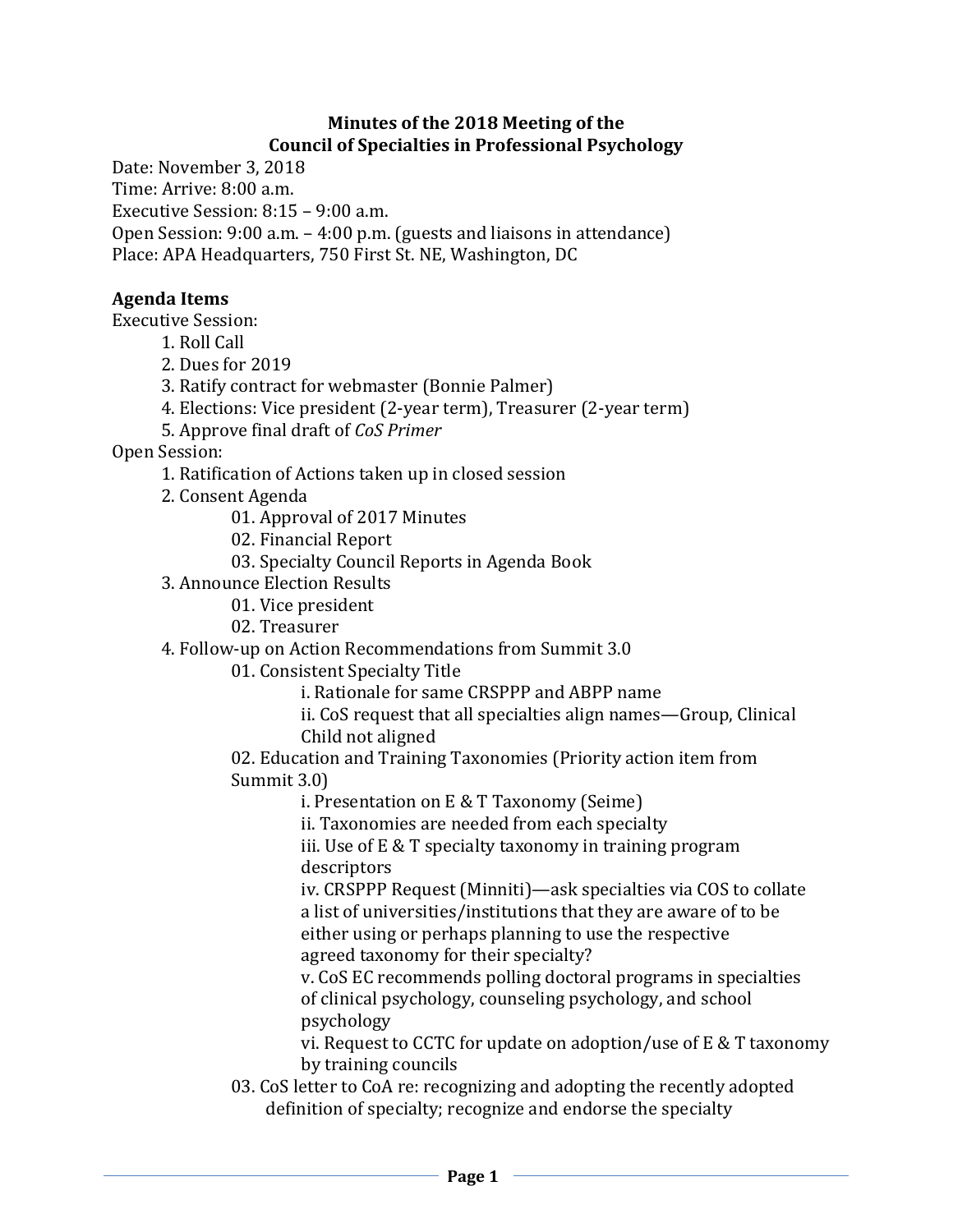taxonomy; and defer recognition of specialties to CoS

04. Dissemination of Summit Recommendations—"to do"

i. TEPP article on truth in advertising—Arnold, Molinari, Cox, Seime

ii. PPRP article re: when general practice ends and specialty practice begins—Corey, Sexton, Hauser, Cox

iii. *American Psychologist* article summarizing the work of the three Interorganizational summits—Cox, Arnold, DeMers

05. Summit 4.0- date?

5. Level 3 specialty postdoctoral competencies

01. Update on status of revision/public comment/ implementation by CoA

6. Report and Request from Office Early Career Psychologist/APAGS (Ameen) 01. Present data on ECP perspectives and attitudes around specialty training and pursuit of board certification

02. Discussion of how many of the Specialty Councils recommend and or require a postdoc?

7. APPIC Request of CoS (Aosved)

01. Context—The APPIC Board of Directors is in the early stages of considering whether (and if so, when) to implement a policy change such that accreditation would be a requirement for internship programs to participate in the APPIC Internship Match.

02. APPIC Board seeks feedback on:

i. Does your training council generally feel favorably or unfavorably disposed to this potential change, or mixed? Based on what rationale?

ii. If this were to occur, what issues do you foresee that warrant consideration with respect to implementation? Do you have ideas you wish to share in this regard?

8.Specialty Representatives Reports/Discussion

01. Status of appointment of new representative if term is expiring

02. Promotion/inclusion of ECPs by Specialty Council

03. Specific issues that CoS should address

04. Information and engagement that is needed by CoS from specialty councils

9. Set date for next meeting

#### **CoS EXECUTIVE SESSION**

#### **1. Roll Call**

#### **Absent**

David Corey, Secretary

School Psychology rep (Michael Tansy resigned position as representative prior to meeting)

Liaisons from ABPP, ASPPB, APPIC, CRSPPP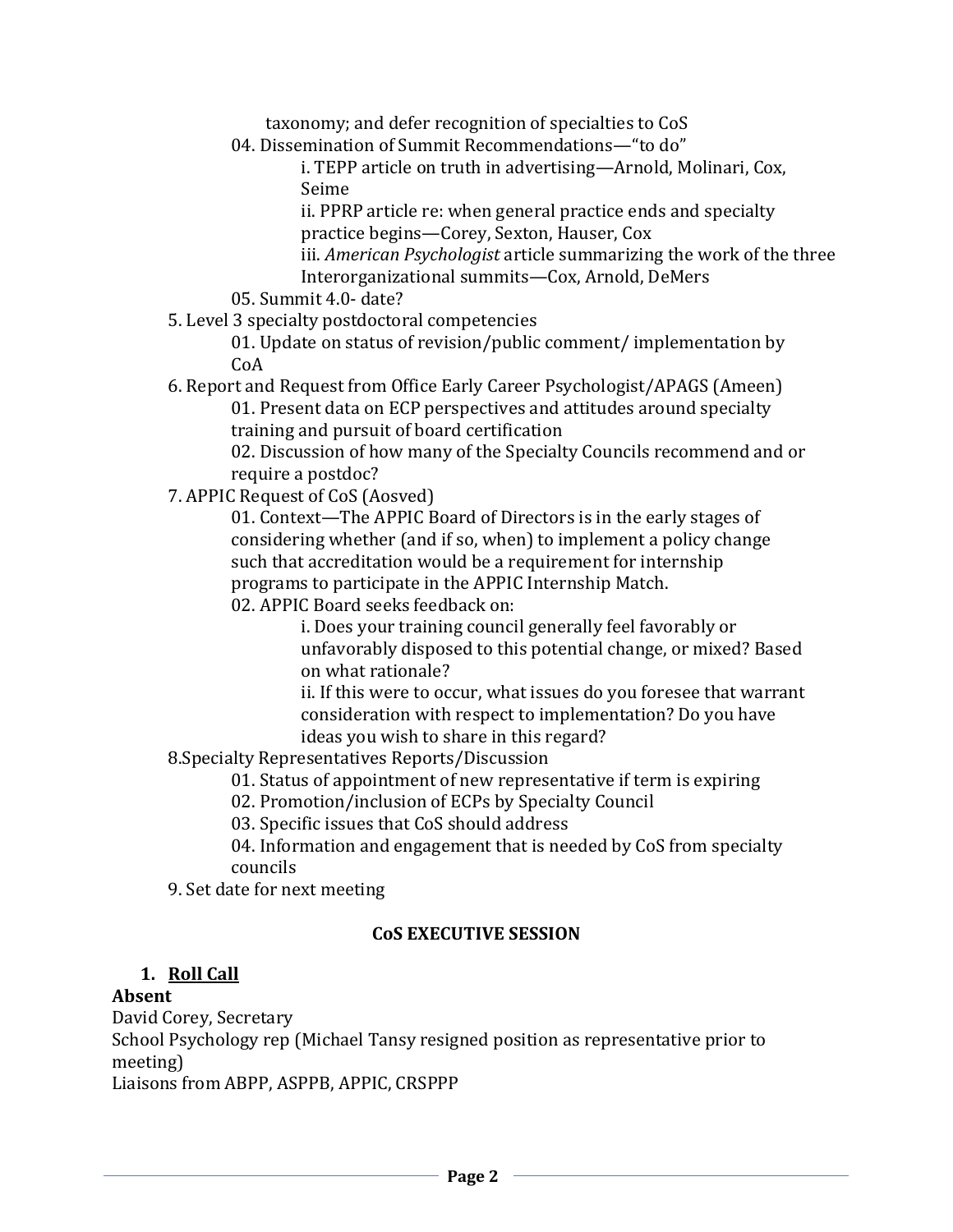#### **In attendance:**

**President** Richard J. Seime, PhD, LP, ABPP (1st term, ends 12/31/2019) **Vice-President** Kevin D. Arnold, PhD, ABPP (1st term, ends 12/31/2018) by conference call **Treasurer** (term ends 12/31/18) Victor Molinari, PhD, ABPP (Partial term)

#### *REPRESENTATIVES:*

**Clinical Child and Adolescent Psychology** Dr. Adam Lewin (substituting for Dr. Roberts) Departments of Pediatrics & Psychiatry, University of South Florida Rothman Center for Neuropsychiatry 880 6th Street South, Suite 460, St. Petersburg, FL 33701 USA Phone: 727-767-8230 Fax: 727-767-7786 Email: alewin@health.usf.edu **Clinical Psychology** Karen Farrell PsyD, ABPP (partial term 12/31/2018) Associates in Clinical Psychology and Substance Abuse 18101 Martin Avenue Homewood, Illinois, 60430 Phone: 708-945-9221 Email: [kfarrell@gmail.com](mailto:kfarrell@gmail.com) **Clinical Neuropsychology** Glenn E. Smith, PhD, LP, ABPP (1/1/16-12/31/18, 2nd term) Professor of Psychology Department of Clinical and Health Psychology University of Florida 1225 Center Dr., RM 3154 Gainesville, FL 32606 Phone 352-273-6556 glennsmith@phhp.ufl.edu **Counseling Psychology** Julia C. Phillips, PhD (1/1/18-12/31/20, 1st term) Director of Doctoral Studies College of Education and Human Services Cleveland State University 2121 Euclid Avenue, Julka Hall 275 Cleveland, OH 44115 (216) 875-9869 j.c.phillips6@csuohio.edu **Couple and Family Psychology** Thomas Sexton, Ph.D., ABPP (1/1/16 -12/31/18, 1st Term) Board Certified Couple and Family Psychology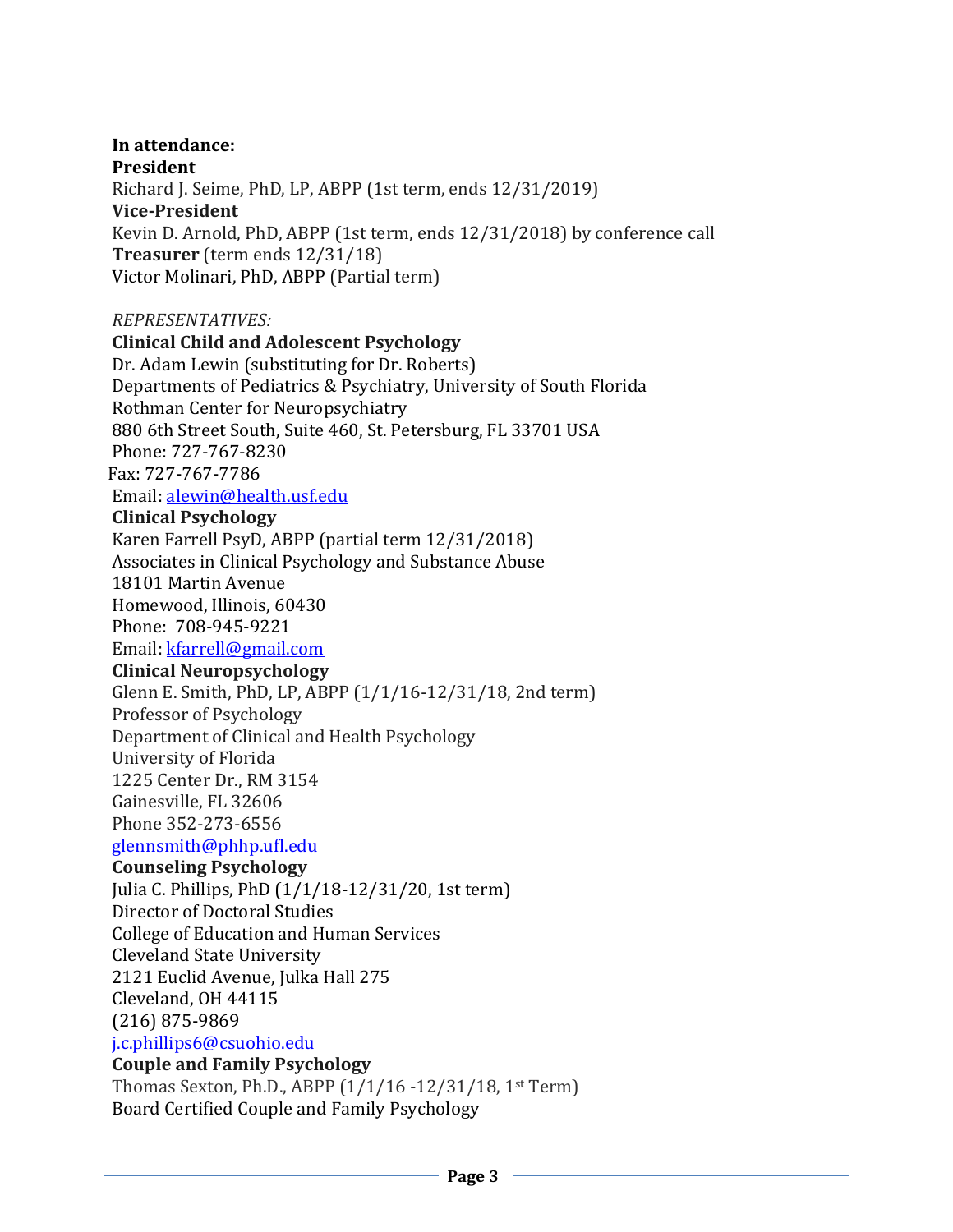Professor Emeritus, Dept. of Counseling and Educational Psychology Indiana University Bloomington, IN 47405 (818) 369-7202 thsexton@mac.com

#### **Forensic Psychology**

Lori Hauser, PhD, ABPP (1/1/17 through 12/31/18, partial term) Board Certified in Forensic Psychology Whiting Forensic Division Connecticut Valley Hospital P.O. Box 70, O'Brien Drive Middletown CT 06457 Phone 860-262-6891

#### Lori.Hauser@ct.gov

#### **Group Psychology and Group Psychotherapy**

Nina W. Brown, EdD, NCC, LPC, FAGPA (1/1/16-12/31/18, 2nd term) Professor and Eminent Scholar Old Dominion University Hampton Blvd. Norfolk, VA 23529 nbrown@odu.edu (757) 683-3245

#### **Police and Public Safety Psychology**

Jennifer C. Kelly, Ph.D., ABPP (substituting for Dr. Corey) 501 N. Haddon Avenue, Suite 3 Haddonfield, NJ 08033 jenniferckellyphd@gmail.com> (856) 428-7774 (office) (856) 428-2288 (fax) [jenniferckellyphd@gmail.com](mailto:jenniferckellyphd@gmail.com)

#### **Professional Geropsychology**

Victor Molinari, PhD, ABPP (1/1/18-12/31/20, 1st term) Board Certified in Geropsychology Professor, School of Aging Studies College of Behavioral and Community Sciences University of South Florida 13301 Bruce B. Downs Blvd., MHC#1320 Tampa, FL 33612-3899 Phone 813-974-1960 vmolinari@usf.edu

#### **Psychoanalysis**

John M. Watkins, PhD, ABPP (1/1/16-12/31/18, 1st term) 429 Santa Monica Blvd, Suite 200 Santa Monica, CA 90401 (310) 395-6534 (office) (310) 546-3588 (fax)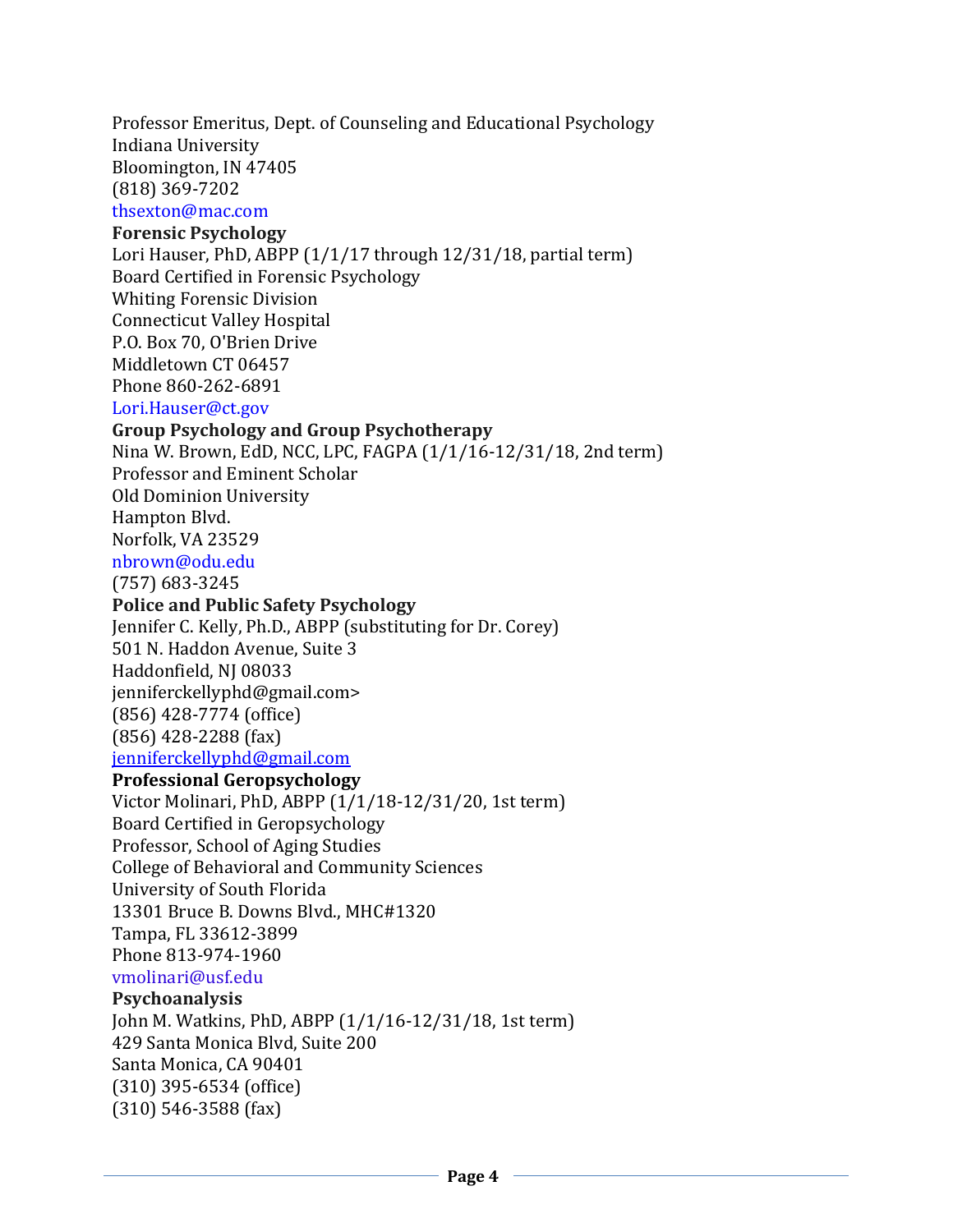#### jmwatkins@ucla.edu

#### **Rehabilitation Psychology**

Glenn Curtiss, PhD (1/1/16-12/31/18, 1st term) Director, Psychology Training Programs Supervisory Psychologist, SCI/D Service James A. Haley Veterans Hospital (116B) 13000 N. Bruce B. Downs Blvd. Tampa, FL 33612 (813) 972-2000, x-7118 glenn.curtiss@va.gov

**School Psychology** No representative in attendance **Sleep Psychology Donna Arand PhD (**substituting for Dr. Rubin**)** Sycamore Sleep Disorders Center 3535 Southern Blvd Dayton, OH 45429 (937) 384-4820

#### *LIAISONS:*

#### **American Psychological Association, Education Directorate** Antoinette Minniti, PhD Associate Executive Director Education Directorate American Psychological Association 750 First St. NE Washington, DC 20002-4242 aminniti@apa.org **American Psychological Association of Graduate Students (APAGS)/American**

**Psychological Association Committee on Early Career Psychologists (CECP)**

Eddy Ameen, PhD Director, Office on ECPs American Psychological Association 750 First Street NE Washington, DC 20002-4242 [eameen@apa.org](mailto:eameen@apa.org)

#### *GUEST:*

Shirley Glynn, PhD Observer from Serious Mental Illness/Severe Emotional Disturbance

#### **2. Dues for 2019**

Discussed anticipate expenses which include cost for a webmaster.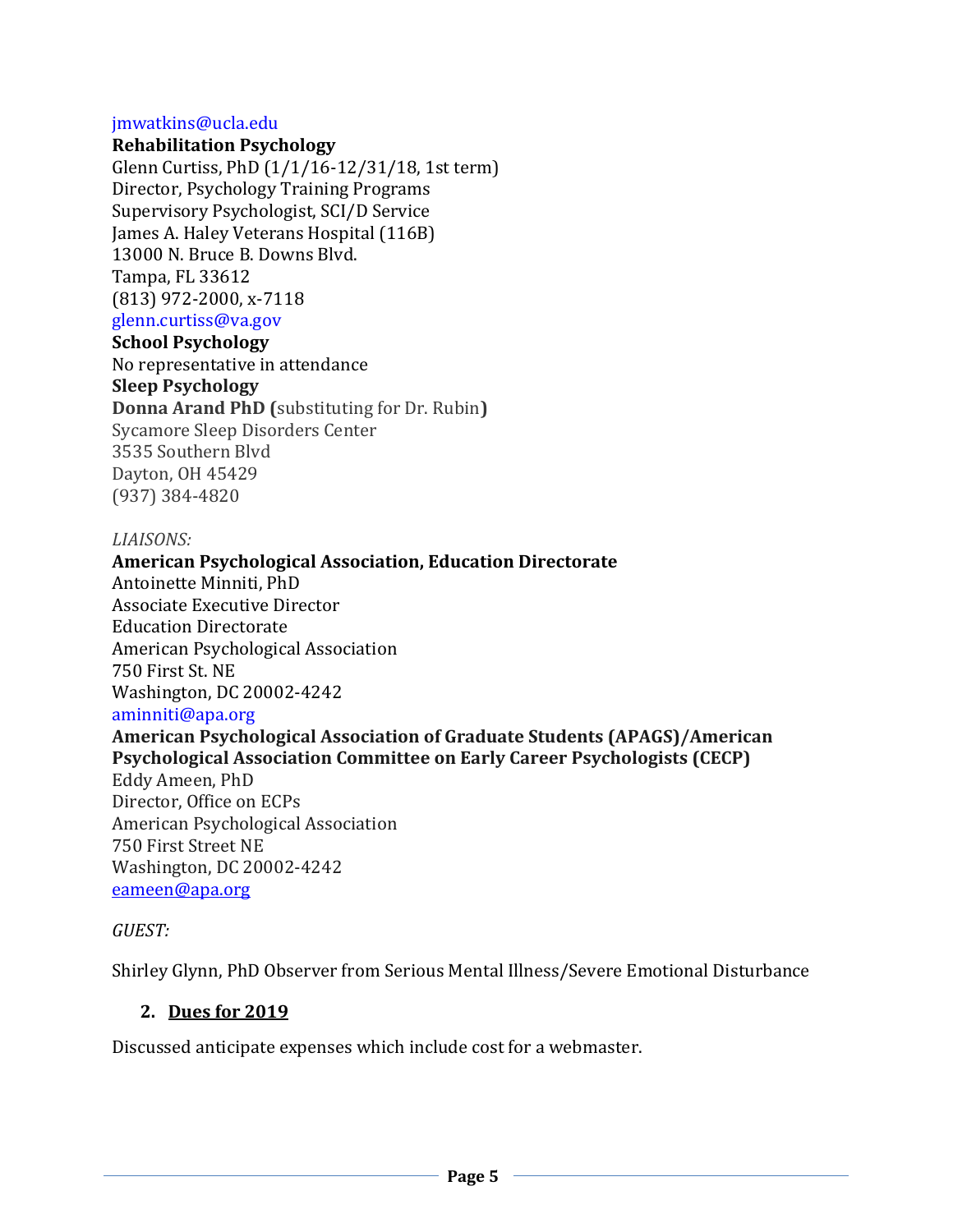Arnold – recommended that CoS hire an administrative person for labor intensive projects; he indicated that travel costs for the next summit may reach at least \$6000 to pay 4 CoS attendees, 1 ECP, and 1 person from CCTC.

Seime – indicated that we need to fund some CoS members to attend summit

**Action: Glenn Smith made a motion that the 2019 dues increase to \$350 from the traditional \$300 (the last 2 years the specialties had special assessments of \$250 for a total of \$550 and this is no longer needed). This motion was passed unanimously with no recusals.**

# **3. Webmaster Contract with Bonnie Palmer**

Molinari highly recommended Bonnie Palmer as webmaster because he had experience with her being the webmaster for two geropsychology groups. She is knowledgeable and reliable. It was noted that the amount of work she did had to be first approved by CoS.

### **Action: A motion was made to approve the webmaster contract for Bonnie Palmer, and it was approved unanimously.**

The WIX account (the platform for CoS website) is now in Rick Seime's name as administrator of account. Seime will be point of contact for CoS representatives who need to have material for website uploaded.

### **4. Elections**

Molinari was the only nominee for Treasurer and was elected.

Kevin Arnold said he would not run again for vice-president. There were no in-person nominees for Vice-President, but Nina Brown thought that her replacement for Group Psychology & Group Psychotherapy rep, Sally Barlow, might be interested.

Minniti reviewed the bylaws and said that there was a limitation of two *consecutive* terms for Executive officers.

# **Action: A motion was made to hold a special online election at the beginning of next year after nominations for Vice-President have been solicited. It was unanimously approved.**

A solicitation for Vice-President nominations will be made by Seime.

# **5. Approve final draft of** *CoS Primer*

Phillips, Farrell and Arand commented that the CoS primer was very helpful to them.

It was decided that the CoS primer will be consistently updated and put on the CoS website.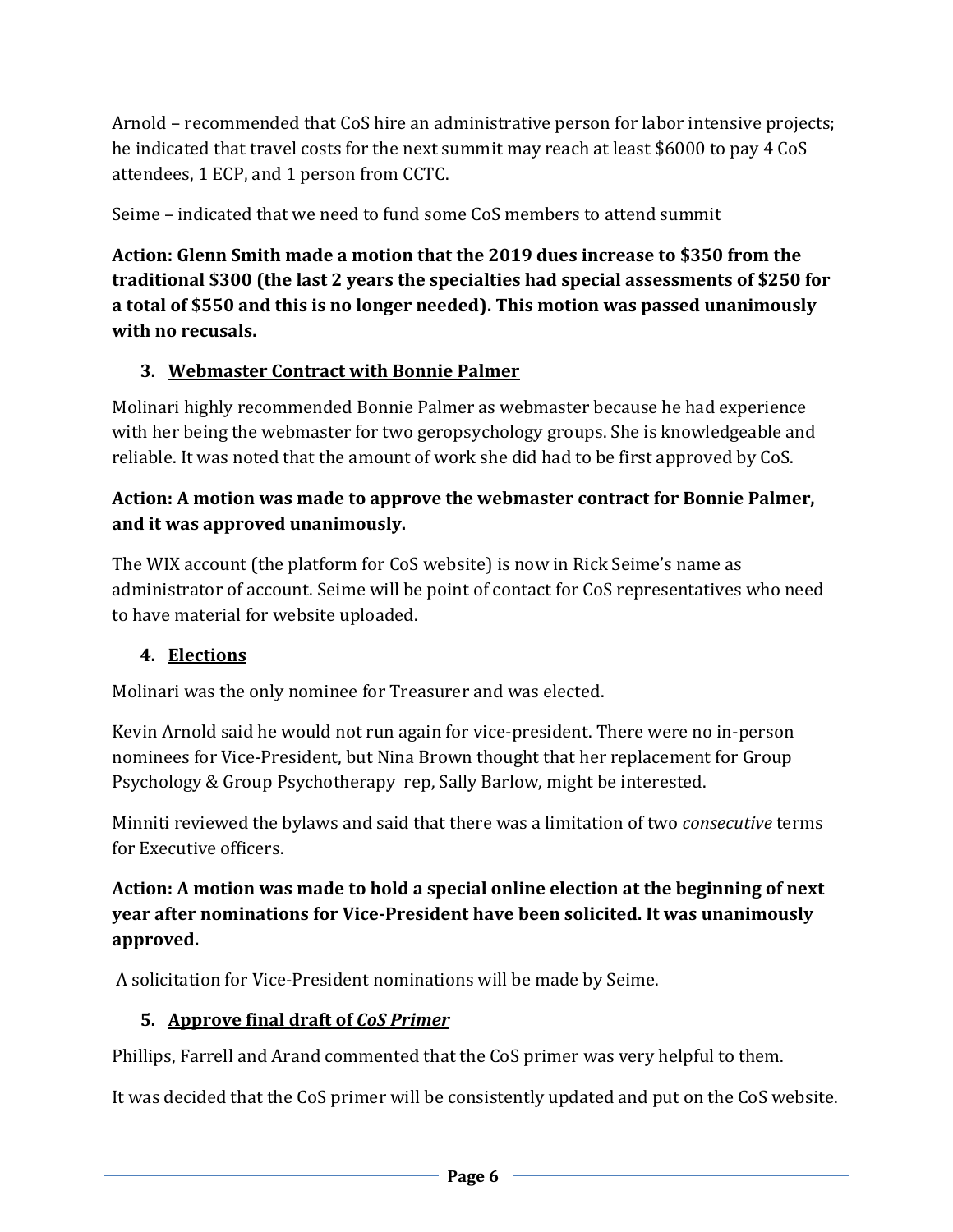**Action: The CoS Primer draft was approved by the CoS. There will be edits for the list of Initialisms and Acronyms incorporated into final document. Summit materials in the CoS primer will be put in the Appendix for ease of updating. Primer will be available on the CoS website.**

#### **OPEN SESSION**

#### **1. Ratification of Actions taken up in Closed Session**

**A motion was made to ratify the actions taken in the closed session and direct the secretary to list those actions under this motion in the open session minutes. It was passed unanimously**.

#### **2. Consent Agenda**

2.1 There was approval of the 2017 minutes.

2.2 Molinari reported that financially CoS is in good shape, with over \$16,500 in its coffers with no significant outstanding expenses.

### 3. **Announce election results**

Election results were approved. Molinari was elected Treasurer. Election for Vicepresident was deferred until early next year after nominations have again been solicited. Election of Vice President will be conducted by email ballot.

#### 4. **Follow-up on Action Recommendations from Summit 3.0**

### *4.1 Consistent Specialty Title*

One specialty council, Group Psychology and Group Psychotherapy decided to maintain both its CRSPPP name, Group Psychology and Group Psychotherapy, and the ABPP name, Group Psychology. Group Psychology and Group Psychotherapy did not think this caused much confusion.

Clinical Child Psychology has not yet decided which specialty name(s) will be used.

CoS does not have an enforcement mechanism in place to 'force' the issue. Smith said that the CoS role should be a supportive one, and should not be viewed as "using the stick" to carry out our initiatives. Indeed Brown made the point that this name uniformity initiative was formulated at the specialty summit and we are not imbued with any direct enforcement capacity. An idea was presented that we should recommend to CRSPPP that it review the idea that specialty uniformity of names between CRSPPP, CoS, and ABPP be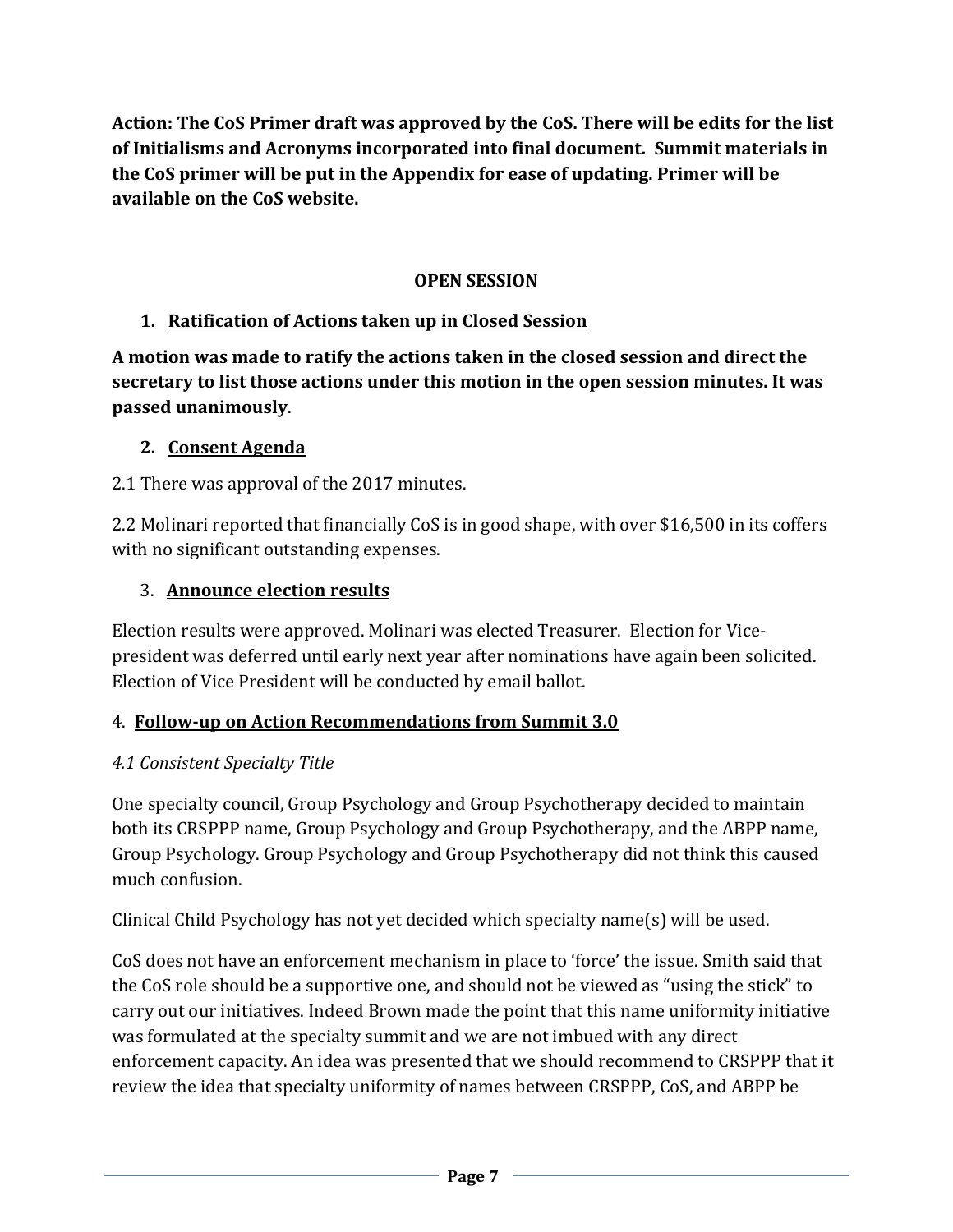made part of the CRSPPP recognition of specialty criteria. However, Smith questioned whether naming uniformity would actually be a public benefit. He also brought up the idea that it could be proposed to be used as CRSPPP evaluative criteria but he does not support this. Smith indicated that specialties should recognize that transparency is a positive for students and professionals alike. Minniti indicated that CRSPPP has carefully considered and supports specialty name alignment. **Seime indicated that perhaps an educative approach was best and that no further action was needed. CoS reps seemed in agreement that no further action was needed but supported ongoing talks between groups.**

#### *4.2 Presentation on E&T taxonomy*

Seime gave a 20 minute presentation on the E&T taxonomy. He stressed that the main point of the taxonomy was to consistently describe education and training in the specific specialties.

Smith emphasized that the goal of the taxonomy was NOT to outline training sequences for specific specialties, or to show how those in programs become specialists.

The E&T taxonomies for each specialty are posted on the CoS website.

Minniti noted that the CRSPPP website has an overview of the taxonomy geared to doctoral students. Perhaps these resources should be made available on the CoS website.

# **Action: Any specialty whose Taxonomy is not yet posted to CoS website, should send their taxonomy to Dr. Seime, CoS president, for posting**.

### CRSPPP request regarding use of the taxonomy

There was a request from CRSPPP to identify university programs that are currently using the specialty taxonomy. Toni Minniti explained the rationale for CRSPPP request. The CoS EC thought it would be best if they started with identifying all the clinical, counseling, and school programs that were using the taxonomy.

**Action: A strategy was endorsed to conduct a survey of programs within each of the specialties of clinical, counseling, and school psychology on Survey Monkey.** Julia Phillips (counseling) will take the lead with Farrell (clinical) , and representative to be identified for school psychology to help coordinate this project . Smith indicated that one of his colleagues is the head of CUDCP and could be helpful in this endeavor.

### Request to CCTC for update on adoption/use of E & T Taxonomy by Training Councils

A letter to CCTC for an update on the use of the E&T taxonomy was drafted by Seime and a copy included in agenda materials for this meeting.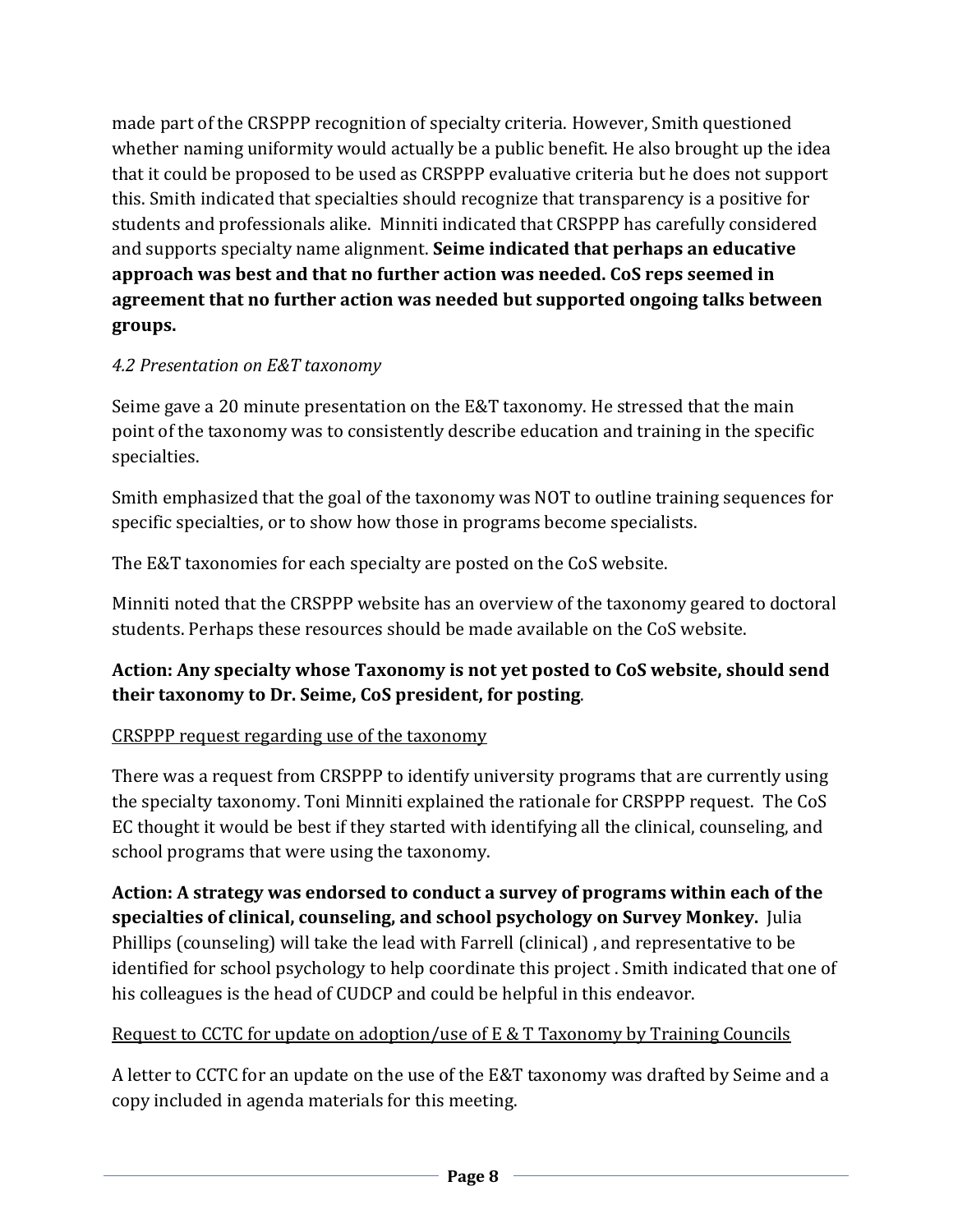#### *4.3 CoS letter to CoA:*

This letter, a copy of which was included in agenda materials for this meeting, asks CoA: 1) to recognize and adopt the agreed upon summit definition of specialty; 2) to recognize and adopt E & T taxonomy for descriptors of educational and training content of programs seeking accreditation; 3) Yoke CoA's recognition of specialties to CoS recognition. CoS reps had a positive reaction to request made of CoA, and the letter's content and its intent. COA acknowledged receipt of the letter from CoS.

Seime raised the question that even though CoA and APA are relatively independent of each other, is CoA not able to still endorse the taxonomy ratified by APA?

Sexton mentioned that alignment between CoA and CoS is important.

### *4.4 Dissemination of Summit Recommendations*

A point was brought up about the possibility of combining the proposed TEPP article on transparency with the proposed broader American Psychologist article on the summit recommendations.

#### **Action:**

**TEPP article on truth in advertising (Arnold, Molinari, Cox, Seime)**

**PPRP article re: when general practice ends and specialty practice begins (Corey, Sexton, Hauser, Cox, Kelly)**

### **American Psychologist article summarizing the work of the three Interorganizational Summits (Cox, Arnold)**

*4.5 Summit 4.0 Interorganizational summit on specialty, specialization and board certification*

**Scheduled for June 15 & 16, 2019 in the APA Building, Spire Rm.** APA Education Directorate will provide support for Summit. Specialty training councils may be able to help 'chip in' for the costs of the summit. Seime suggested that an ABPP foundation Grant might fund travel of an ECP

Organizing group will include Seime, Arnold (although just as a consultant), Cox, Molinari , Brown, Phillips, Ameen, and Farrell (others to be added). Arnold indicated that the main thrust of the summit should be to support the implementation of the specifics of the prior summit recommendations. The structure of the specialties should be similar across CoS, ABPP, CRSPPP.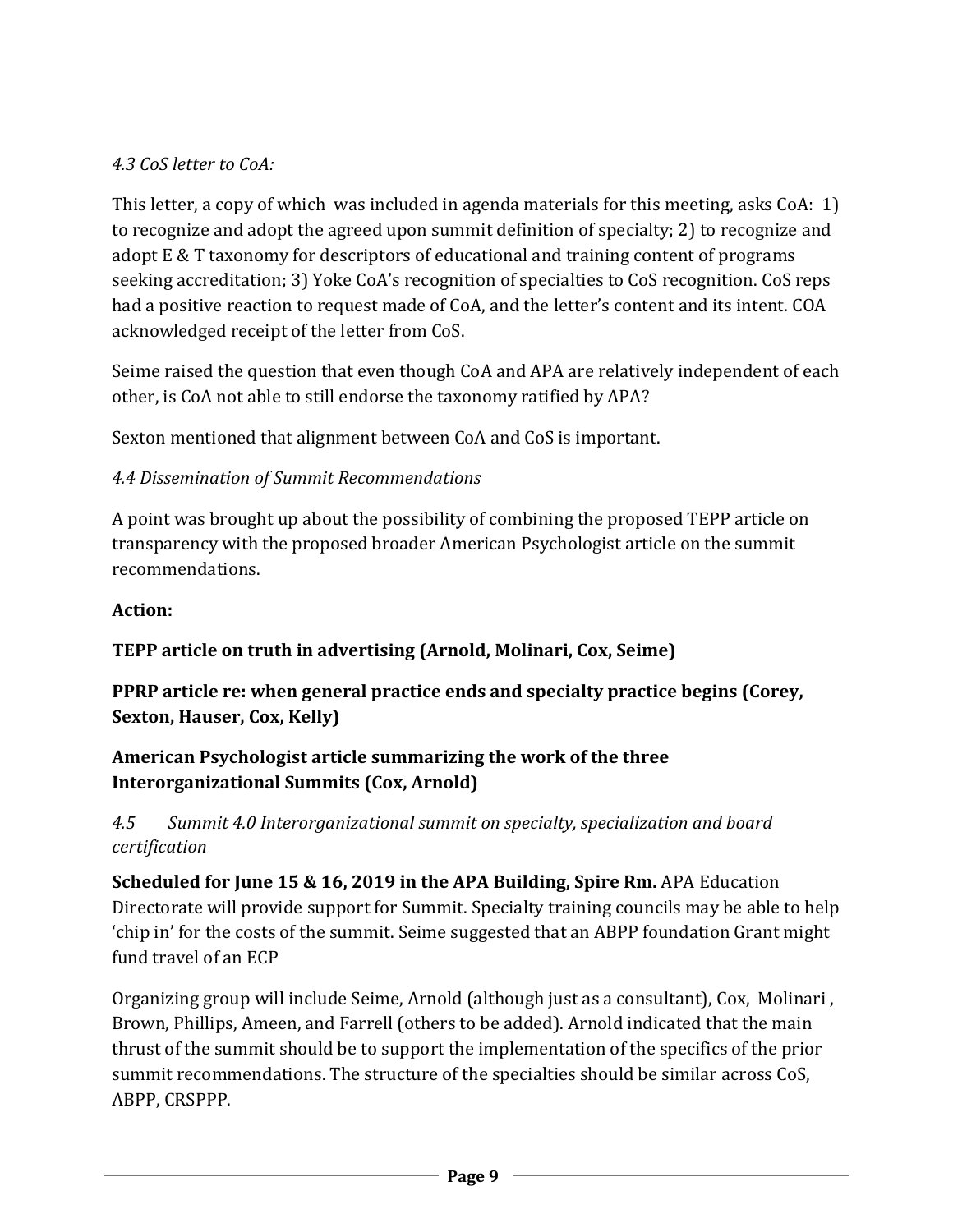Key groups to invite should include ECPs and students. Brown recommended that we emphasize diversity and perhaps invite leaders from a diversity group. Smith noted that at a neuropsychology meeting, the Hispanic Society of Neuropsychologists was specifically invited and proved successful. BIAPPI needs to be invited. Need to be aware that there are 6 new people in top positions at APA. Seime mentioned that BEA needs to be involved in Summit.

# **5. Level 3 specialty-specific post-doc competencies**

CoS coordinated a project at request of CoA to obtain from each recognized postdoctoral specialty their specific post-doc competencies. These were submitted by CoS to CoA on July 1, 2017.

Level 3 specialty specific postdoctoral competencies will be required for accreditation and are very important.

CoA needs to put the submitted specialty competency documents into a format then can be used in the accreditation of postdoc programs. Once the CoA reworks these competencies for the purpose of use during accreditation review, they will go out for period of public comment followed by incorporation of the public comment feedback, before the level 3 competencies will be used. Public comment planned in 2019 with date for implementation of the Level 3 competences yet to be determined

# **6. Report CECP survey attitudes about specialization – Ameen**

- *6.1 Data on ECP perspectives*
- (n=1923; 25% response rate)

43.3% said they were not planning to become board certified; 22.3% were not sure

>30% said board certification was not affordable; implication is to reduce fees for ECP – Someone noted that this has already done

35% said not financial reimbursement was available

Early-entry option was very popular

Reasons for doing a post-doctoral fellowship – hours for licensure was the main reason, followed by getting specialized training

Smith said that APA must figure out a way to assure quality of pre-internship practica before supporting the Model Licensing act. He noted that board certification as specialist result of peer-reviewed process just like papers published and grants funded.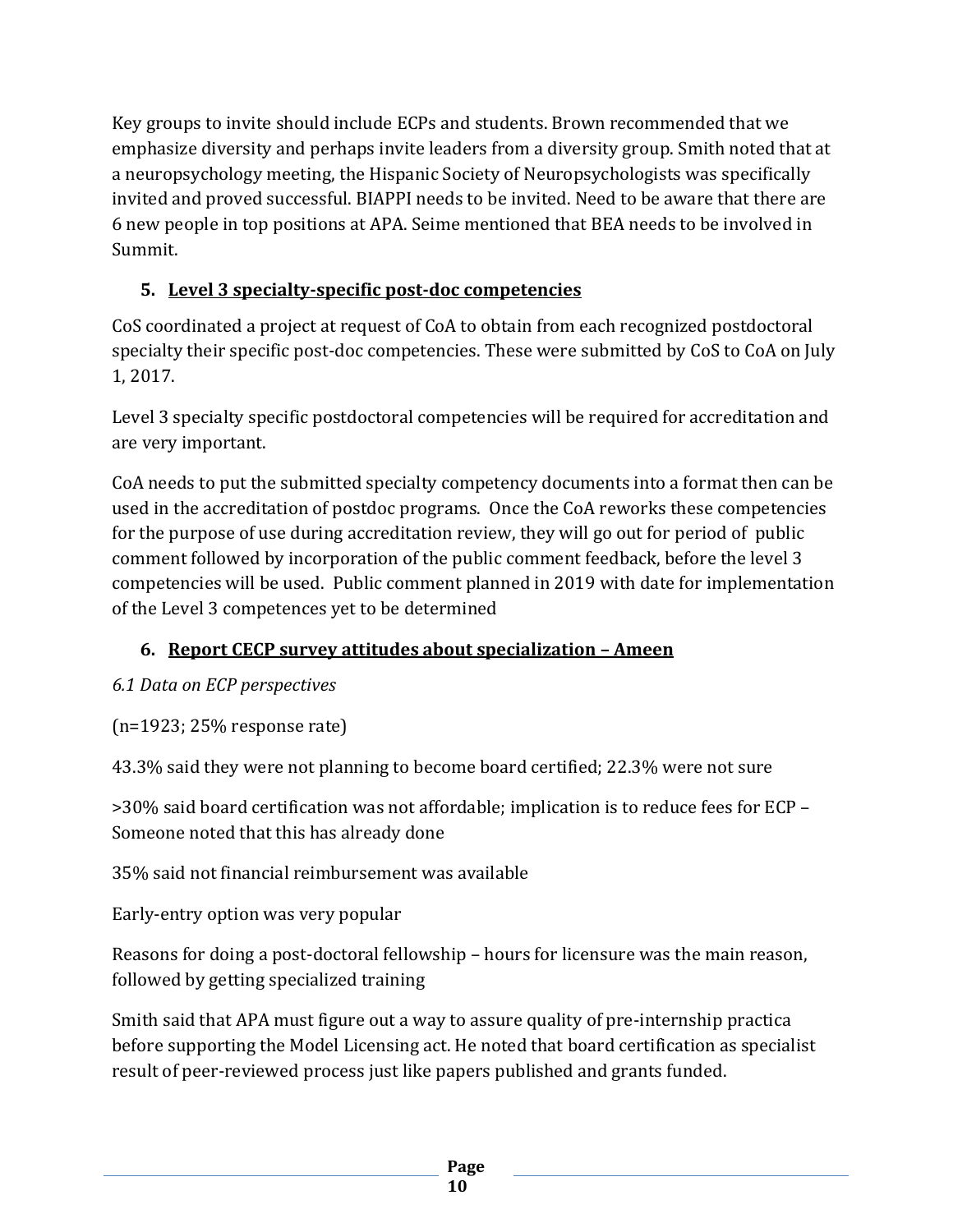CECP next steps include:

- a. Advocacy for reduced fees
- b. Advocacy for states to adopt APA's Model Act for State Licensure for Psychologists
- c. Count pre-internship hours (in addition to internship hours) for licensure
- d. Establish award to support SPTAs' work on legislative or regulatory changes

## *6.2 How many Specialties require a post-doc*

Most specialties (except for Clinical Neuropsychology) allow credentialing through different paths other than formal post-doctoral programs

# **7. APPIC request of CoS - Aosved**

APPIC requested feedback from CoS board of directors regarding our thoughts about requiring APA accreditation in order for programs to participate in the APPIC match.

It was discussed that in the last few years we have finally achieved some balance between supply & demand for internships, but last year 579 individuals from APA-approved graduate programs did not match with an APA-approved internship. If we make APAaccreditation a requirement, these stats may well get worse.

Sexton made the point that it is important to support the value of APA accreditation.

Seime said that it would be best to get the opinions on this matter from groups within each Specialty Council that emphasized training. It appears that geropsychology, clinical health, family, counseling, clinical, neuropsychology, rehabilitation, forensics, and psychanalysis have separate constituent entities within their Specialty Councils that emphasize training, but Police & Public Safety, Sleep, and Group Psychology and Group Psychotherapy do not. However, at some level all the specialties address training issues whether or not they have a specific "training council" within the specialty council

**Action: Seime will draft a letter that will be sent to each Specialty Council representative requesting each 'poll' their specialty's view/opinion about programs needing APA accreditation to be eligible for the APPIC match.**

# **8. Specialty Representatives Discussion**

# *8.1 Specialty Reps terms:*

Some specialty reps are ending their terms:

Sally Barlow will replace Nina Brown as the new rep for Group Psychology and Group Psychotherapy.